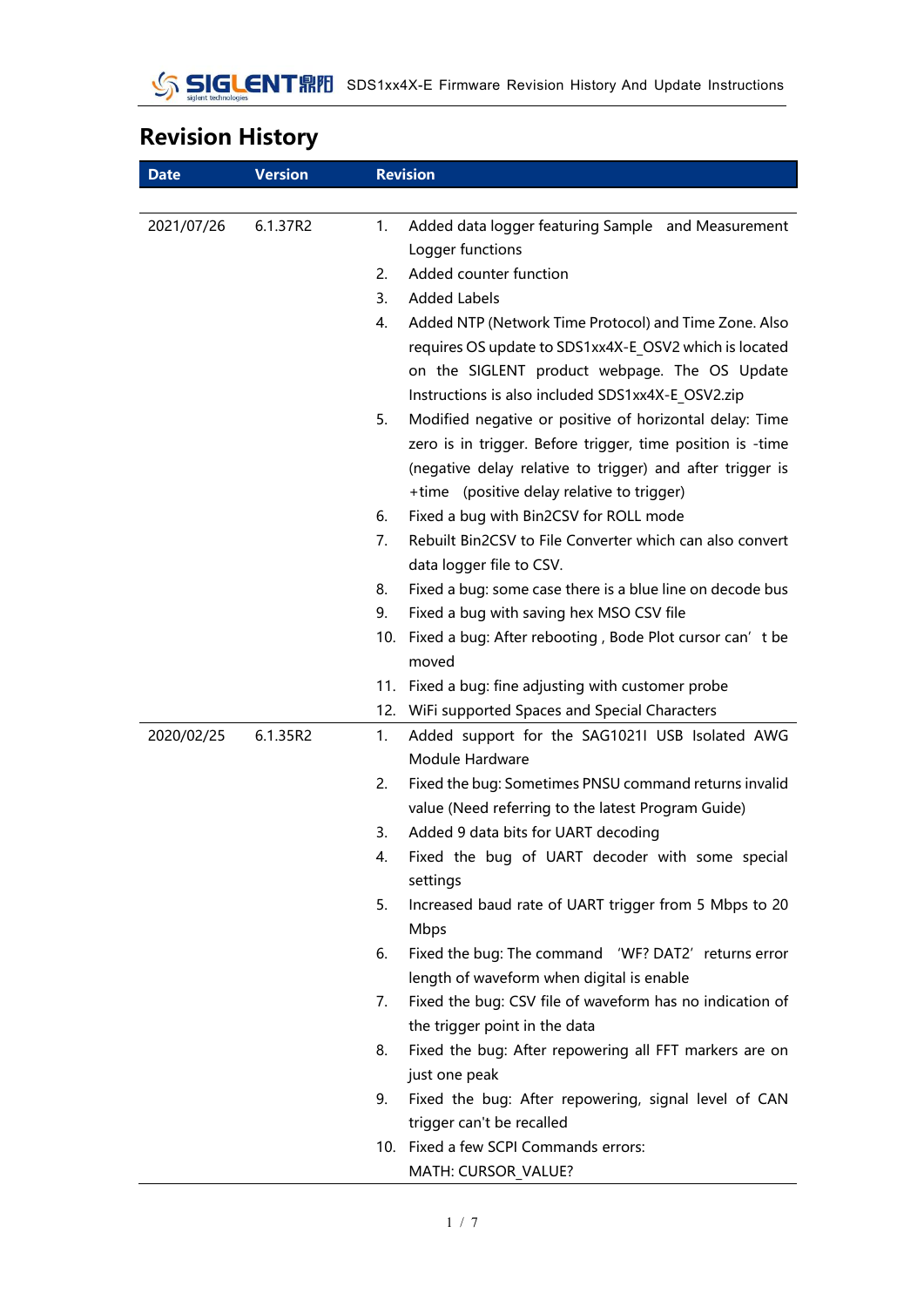SIGLENT RIVE SDS1xx4X-E Firmware Revision History And Update Instructions

| <b>Date</b> | <b>Version</b> | <b>Revision</b>                                                                                  |
|-------------|----------------|--------------------------------------------------------------------------------------------------|
|             |                | C3:INVERT SET? is missing                                                                        |
|             |                | HISTORY LIST? is missing                                                                         |
|             |                | DIGITAL:LOW8_SWICHT, typo in name                                                                |
|             |                | C5:COUPLING? typo in name                                                                        |
|             |                | 11. Fixed the Bode Plot bug: Sometime there isn't enough                                         |
|             |                | delay after the scope switches timebase values before it                                         |
|             |                | tries to take a measurement                                                                      |
|             |                | 12. Fixed the bug: Matlab can' t import 14 M Matlab                                              |
|             |                | waveform files                                                                                   |
|             |                | 13. Fixed the bug: 'WF?' command ignores the length set                                          |
|             |                | by 'WFSU' for digital                                                                            |
| 2019/05/15  | 6.1.33         | Optimized communication between SDS1xx4X-E and<br>1.                                             |
|             |                | SLA1016. This revision (and higher) requires the SLA1016                                         |
|             |                | MUST be upgraded to 8.1.16 (or higher) first. Please take                                        |
|             |                | a look at 'Compatibility with SLA1016' at the end of                                             |
|             |                | the release notes.                                                                               |
|             |                | AWG Optimized Bode Plot: Accuracy and Sensitivity<br>2.                                          |
|             |                | Improvement, New Vari-level Mode for Testing Loop                                                |
|             |                | Response, Miscellaneous Function and UI Improvements.                                            |
|             |                | Optimized FFT UI: Added Peaks, Markers, and search<br>3.                                         |
|             |                | within FFT.                                                                                      |
|             |                | Optimized accessing USB drive so that when a USB drive<br>4.                                     |
|             |                | is moved to a computer, Windows will not prompt a                                                |
|             |                | restoration of the USB drive.                                                                    |
|             |                | 5.<br>Optimize WIFI connection: 63 characters can now be used                                    |
|             |                | for a WPA2 PSK key.                                                                              |
|             |                | Added parity options of MARK/SPACE for UART of 9-bit<br>6.                                       |
|             |                | Decode.                                                                                          |
|             |                | Optimized behavior of the cursors (x-axis): Added a<br>7.                                        |
|             |                | mode that the cursors remain at the set position on the                                          |
|             |                | waveform when changing time base.<br>Optimize self-calibration for channels. (Recommend to<br>8. |
|             |                | perform a self-calibration after upgrading.)                                                     |
|             |                | Added a pop message: If there are too many serial frames<br>9.                                   |
|             |                | in one sample, the Scope does not decode all of the serial                                       |
|             |                | frames and pop up message of 'Decoding to maximum                                                |
|             |                | frame number limitation!'                                                                        |
|             |                | 10. Fixed the bug of ROV measurement.                                                            |
|             |                | 11. Fixed the bug: Normal trigger can show more-than-one                                         |
|             |                | trigger event on the display at one time.                                                        |
|             |                | 12. Fixed the bug: Erratic triggering, randomly jumping                                          |
|             |                | between the first and the second edge of a signal.                                               |
|             |                | 13. Fixe the bug: The acquire time of history is reset to zero                                   |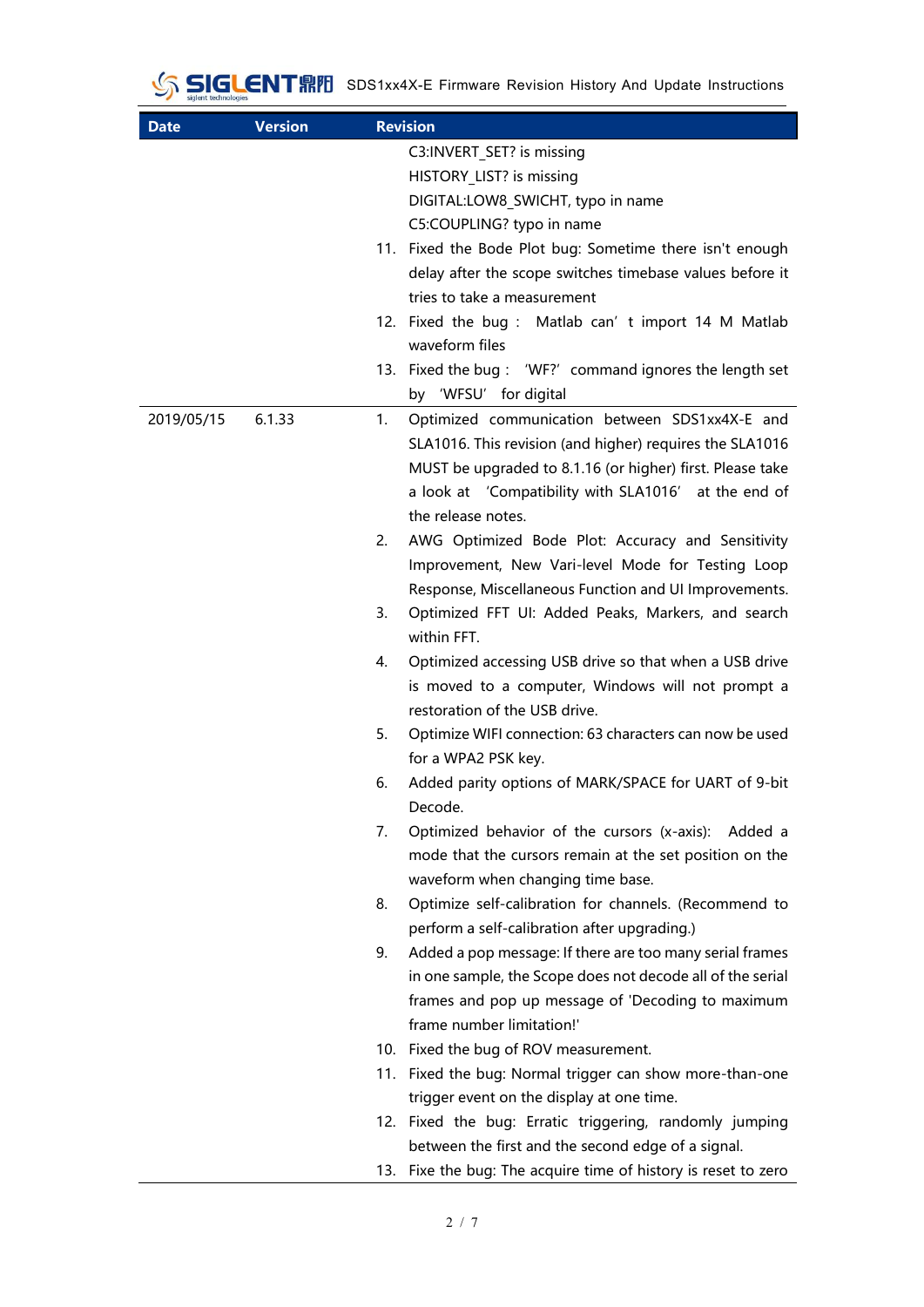| <b>Date</b> | <b>Version</b> |    | <b>Revision</b>                                                                                   |  |
|-------------|----------------|----|---------------------------------------------------------------------------------------------------|--|
|             |                |    | if the time reach 1 hour and 11 minutes. The delta time is                                        |  |
|             |                |    | also wrong if the period is longer than 1 hour and 11                                             |  |
|             |                |    | minutes.                                                                                          |  |
|             |                |    | 14. Fixed The SPI triggering issue: the 16-bit trigger wouldn't                                   |  |
|             |                |    | work for a gap > 360 ns between the two 8-bit packets.                                            |  |
|             |                |    | 15. Fixed the bug: Save/Recall setup of trigger and scale                                         |  |
|             |                |    | issue.                                                                                            |  |
|             |                |    | (SalesForce ID: P-00199) (SalesForce ID: P-00200)                                                 |  |
|             |                |    | 16. Fixed the bug: Reading cursors by SCPI is not accuracy.<br>(SalesForce ID: P-00201)           |  |
|             |                |    | 17. Fixed the bug: In fine adjust mode, some scale such as                                        |  |
|             |                |    | 302 mV/DIV is in the wrong position.                                                              |  |
|             |                |    | 18. Fixed the bug: LIN decoder doesn't decode frames with<br>zero-length response.                |  |
|             |                |    | 19. Fixed the bug: If the Courser Offset is not a multiple of                                     |  |
|             |                |    | zoom time base, the curser will be replaced when<br>zoomed.                                       |  |
|             |                |    | 20. Fixed the bug: The measurements made with the cursor                                          |  |
|             |                |    | in Ref. Give wrong values for all the different probes of                                         |  |
|             |                |    | X1.                                                                                               |  |
|             |                |    | 21. Fixed the bug: Measures fairs with GATE give completely                                       |  |
|             |                |    | random values in signals of low frequency.                                                        |  |
|             |                |    |                                                                                                   |  |
| 2018/09/20  | 6.1.26         | 1. | Added SCPI command to set up gated measurements                                                   |  |
|             |                |    | and return the data.                                                                              |  |
|             |                | 2. | Customers can save the result of decode list table to a<br>CSV file.                              |  |
|             |                | 3. | Modified the color of FFT to match the trace selected.                                            |  |
|             |                | 4. | There are some times of quick calibration during warming                                          |  |
|             |                |    | up the SDS XE. Added a menu below Utility to disable the                                          |  |
|             |                |    | quick calibration so that the sampling isn' t interrupted.                                        |  |
|             |                | 5. | Created software that converts binary waveform data to                                            |  |
|             |                |    | CSV. It can be downloaded from the embedded web                                                   |  |
|             |                |    | server on the scope.                                                                              |  |
|             |                | 6. | Fixed the bug: "Screen Save" button on web page does<br>not work with some browsers.              |  |
|             |                | 7. | Fixed the bug: The setting of Educational mode can' t be                                          |  |
|             |                |    | saved after power off.                                                                            |  |
|             |                | 8. | Fixed a bug with MSO decoding. and the<br>SLA1016<br>firmware also needs to be updated to 8.1.11. |  |
|             |                | 9. | Fixed the bug: The binary block returned by the                                                   |  |
|             |                |    | WAVEFORM command contains the length of the block                                                 |  |
|             |                |    | in the "#9" header. This length is incorrect when the NP                                          |  |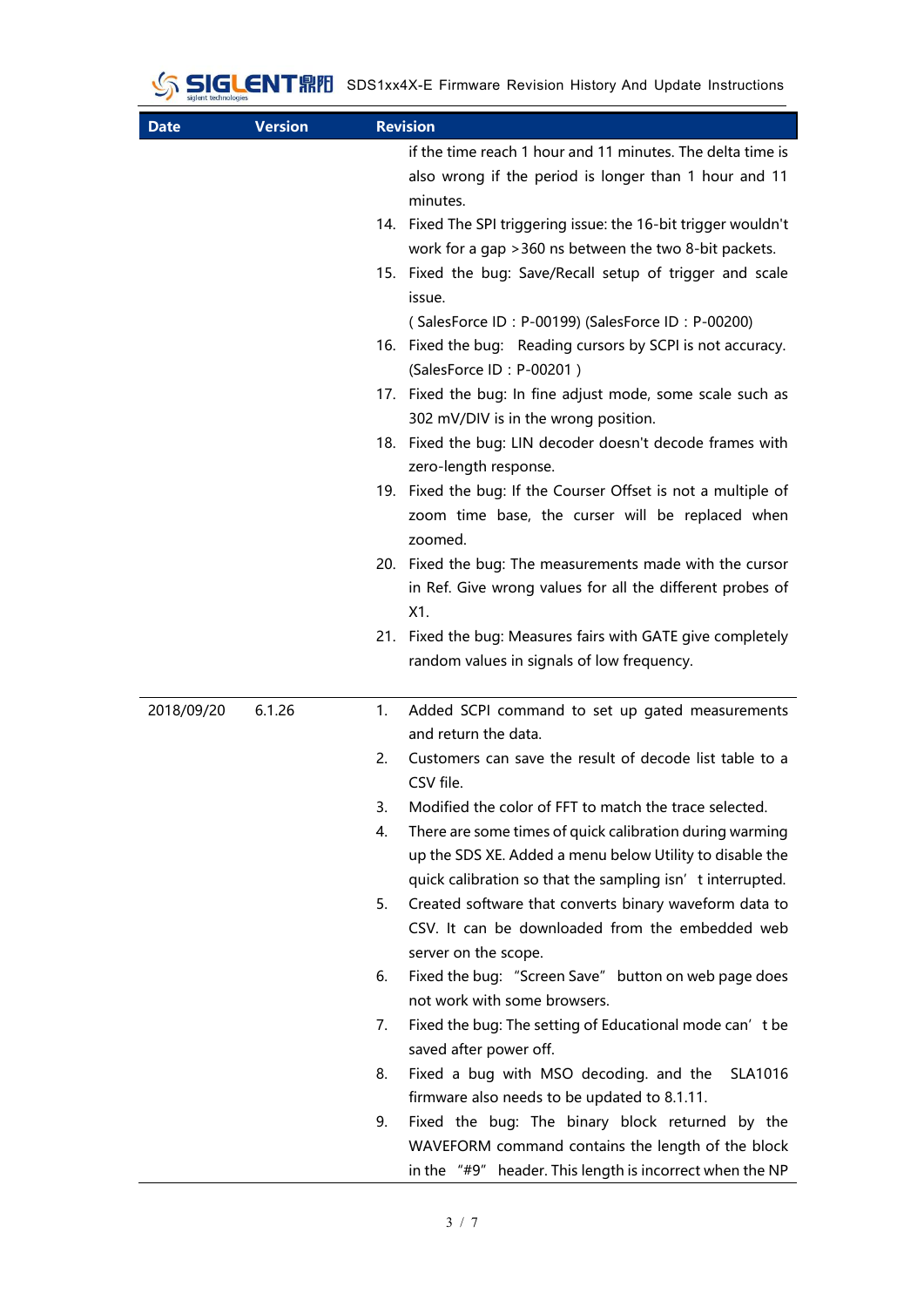## SIGLENTRIP SDS1xx4X-E Firmware Revision History And Update Instructions

| <b>Date</b> | <b>Version</b> | <b>Revision</b> |                                                                                                                   |
|-------------|----------------|-----------------|-------------------------------------------------------------------------------------------------------------------|
|             |                |                 | option of the WFSU command is used; the header then<br>gives the memory depth instead of the actual size of the   |
|             |                |                 | block.                                                                                                            |
|             |                |                 | 10. Fixed the bug of the scope response from the                                                                  |
|             |                |                 | WAVEFORM command prefixes the binary block with the                                                               |
|             |                |                 | string "ALL," even when "CHDR OFF" is used.                                                                       |
|             |                |                 | 11. Added exiting the on-screen keyboard by OK button.                                                            |
| 2018/05/31  | 6.1.25R2       | 1.              | Fixed the bug: Once the acquisition is stopped, the scope<br>often can't find search events in other channels.    |
|             |                | 2.              | Fixed the bug: In certain situations, the scope freezes                                                           |
|             |                |                 | when the Auto Setup button is pressed.                                                                            |
|             |                | 3.              | Fixed the bug: The Pass/Fail mask is not correct at edge                                                          |
|             |                |                 | of screen left and right.                                                                                         |
|             |                | 4.              | Attenuation and invert indicator were added into the<br>channel tab.                                              |
|             |                | 5.              | Any arbitrary probe factor from 1e-6 to 1e6 can be set by<br>universal knob.                                      |
|             |                | 6.              | Got rid of suffix 'A' that stands for 'Acknowledge' from<br>I2C decode.                                           |
|             |                | 7.              | Fixed the bug: The dedicated window for long I2C data<br>sometime lose data at right edge.                        |
|             |                | 8.              | Fixed the bug: The decoder sometimes does not show                                                                |
|             |                | 9.              | any info.<br>Fixed the bug: After updating to the last firmware and OS                                            |
|             |                |                 | version, the remote panel/control interface can no longer                                                         |
|             |                |                 | be connected.                                                                                                     |
| 2018/05/02  | 6.1.25R1       | 1.              | Increased XY mode wave fresh speed                                                                                |
|             |                | 2.              | Changed the displayed system information screen. From                                                             |
|             |                |                 | ADS version of 6.1.25R1, the info screen now shows 5                                                              |
|             |                |                 | sections of software versions, including the OS version ID                                                        |
|             |                | 3.              | Optimized remote webpage screen update rate. Requires<br>both OS and ADS update which are located on the          |
|             |                |                 | SIGLENT product webpage.                                                                                          |
|             |                | 4.              | Add virtual control panel for PC and mobile terminals                                                             |
|             |                | 5.              | Added SCPI commands for Math waveforms (except FFT)                                                               |
|             |                |                 | and digital channel waveforms (ADS version of SLA1016                                                             |
|             |                |                 | should be $> 8.1.9$ )                                                                                             |
|             |                |                 | See the SIGLENT product webpage for software updates.                                                             |
|             |                | 6.              | Added Digital Channel cursor support                                                                              |
|             |                | 7.              | accuracy of horizontal<br>Optimized<br>measurement,<br>especially when there are only a few samples in very small |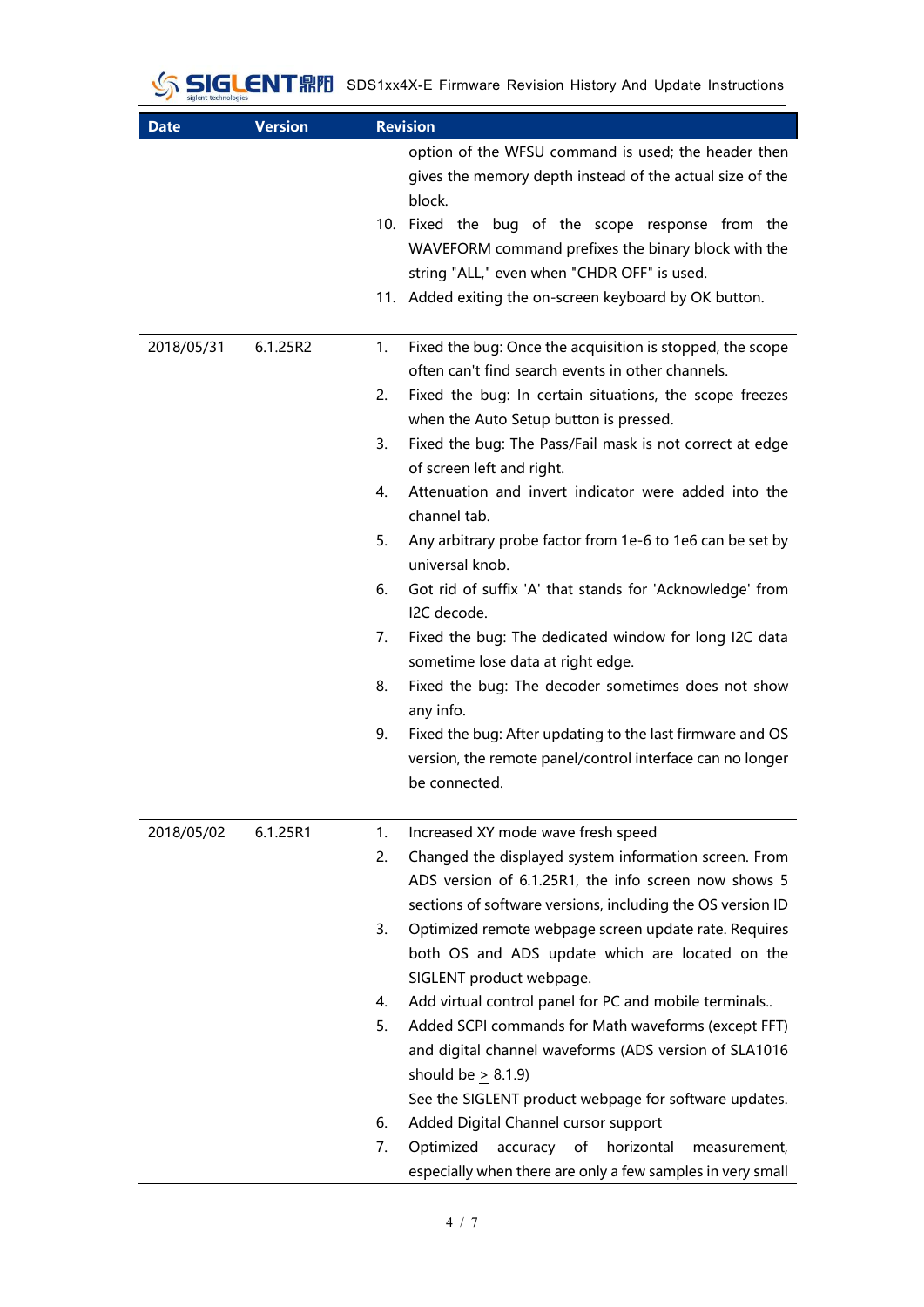## SIGLENTRIP SDS1xx4X-E Firmware Revision History And Update Instructions

| <b>Date</b> | <b>Version</b> | <b>Revision</b>                                                                                                                                                                                                                                                                                                                                                                                                                                                                                                                                                                          |  |  |
|-------------|----------------|------------------------------------------------------------------------------------------------------------------------------------------------------------------------------------------------------------------------------------------------------------------------------------------------------------------------------------------------------------------------------------------------------------------------------------------------------------------------------------------------------------------------------------------------------------------------------------------|--|--|
|             |                | timebase<br>The 'Link to Trigger' menu modified to 'Copy setting'<br>8.<br>Added ability to disable one direction of the full duplex<br>9.<br>encoders<br>10. Fixed the bug related to displaying long IC2 decoded<br>packets<br>11. Fixed the bug: SDS1xx4X-E webpage update would<br>sometimes fail<br>12. Fixed the channel inversion bug when changing timebase<br>from 1ms to 2ms<br>13. Fixed the bug: Unreadable digital system information                                                                                                                                       |  |  |
| 2018/02/27  | 6.1.20R1       | 13. Added Bode Plot support for all of Siglent' s SDG<br>instruments<br>14. Fixed a bug in 6.1.20 which maybe cause the signal<br>disappear after self-calibration for channels                                                                                                                                                                                                                                                                                                                                                                                                          |  |  |
| 2018/02/01  | 6.1.20         | Add MSO/Logic functionality<br>1.<br>Added automatic vertical scale (volts/div) in Bode Plot<br>2.<br>mode<br>3.<br>Added USB WiFi support<br>Optimized the WiFi GUI<br>4.<br>Automatic Roll mode selection will be disabled if<br>5.<br>manually disabled once<br>Renamed Runt-Trigger in German<br>6.<br>Fixed a bug in the I2C triggering system of 7 bit Address&<br>7.<br>Data<br>Improved Auto Setup function with1K compensation<br>8.<br>output<br>9.<br>Improved waveform update when using sequence mode<br>on long timebases<br>Optimize self-calibration for channels<br>10. |  |  |
| 2017/12/18  | 6.1.12R1       | Modified Pass/Fail output pulse to 5us<br>1.                                                                                                                                                                                                                                                                                                                                                                                                                                                                                                                                             |  |  |
| 2017/11/16  | 6.1.12         | Initial formal release of SDS1xx4X-E<br>1.                                                                                                                                                                                                                                                                                                                                                                                                                                                                                                                                               |  |  |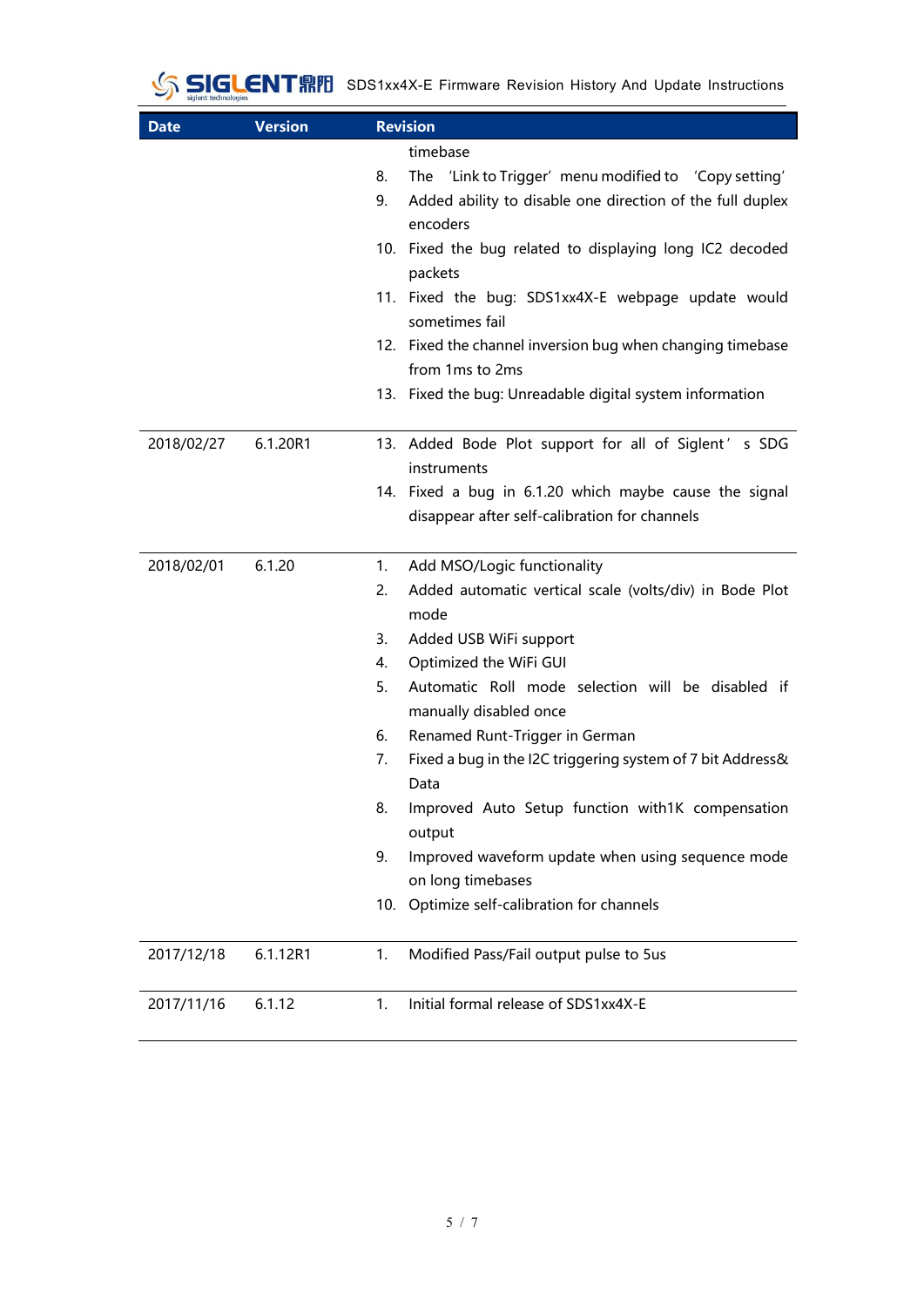### **Compatibility between Versions**

| <b>Source</b><br><b>Version</b> | <b>Object</b><br><b>Version</b> | <b>Compatibility</b> |
|---------------------------------|---------------------------------|----------------------|
| 6.1.26                          | 6.1.37R2                        | Yes                  |
| 6.1.25R2                        | 6.1.37R2                        | Yes                  |
| 6.1.25R1                        | 6.1.37R2                        | Yes                  |
| 6.1.20R1                        | 6.1.37R2                        | Yes                  |
| 6.1.20                          | 6.1.37R2                        | Yes                  |
| 6.1.12R1                        | 6.1.37R2                        | Yes                  |
| 6.1.12                          | 6.1.37R2                        | Yes                  |
| 6.1.33                          | 6.1.37R2                        | Yes                  |
| 6.1.35R2                        | 6.1.37R2                        | Yes                  |

### **Compatibility with SLA1016**

| <b>Source</b><br><b>Version</b> | <b>Object Version</b> | <b>Compatibility</b> |
|---------------------------------|-----------------------|----------------------|
|                                 |                       |                      |
| 8.1.16                          | 6.1.33/6.1.37R2       | Yes                  |
| 8.1.11                          | 6.1.33/6.1.37R2       | No.                  |
| 8.1.9                           | 6.1.33/6.1.37R2       | No.                  |
| 8.1.8                           | 6.1.33/6.1.37R2       | <b>No</b>            |

### **Update instructions**

Important!

Because 6.1.33 fixed a bug with self- calibration for each channel. Please perform a selfcalibration if the machine is updated to 6.1.33 (or higher)

◆ Very important!

Optimized communication between SDS1xx4X-E and SLA1016. If the SDS1xx4X-E will be upgraded to this version (or higher), the SLA1016 **MUST** be upgraded to 8.1.16 (or higher) first.